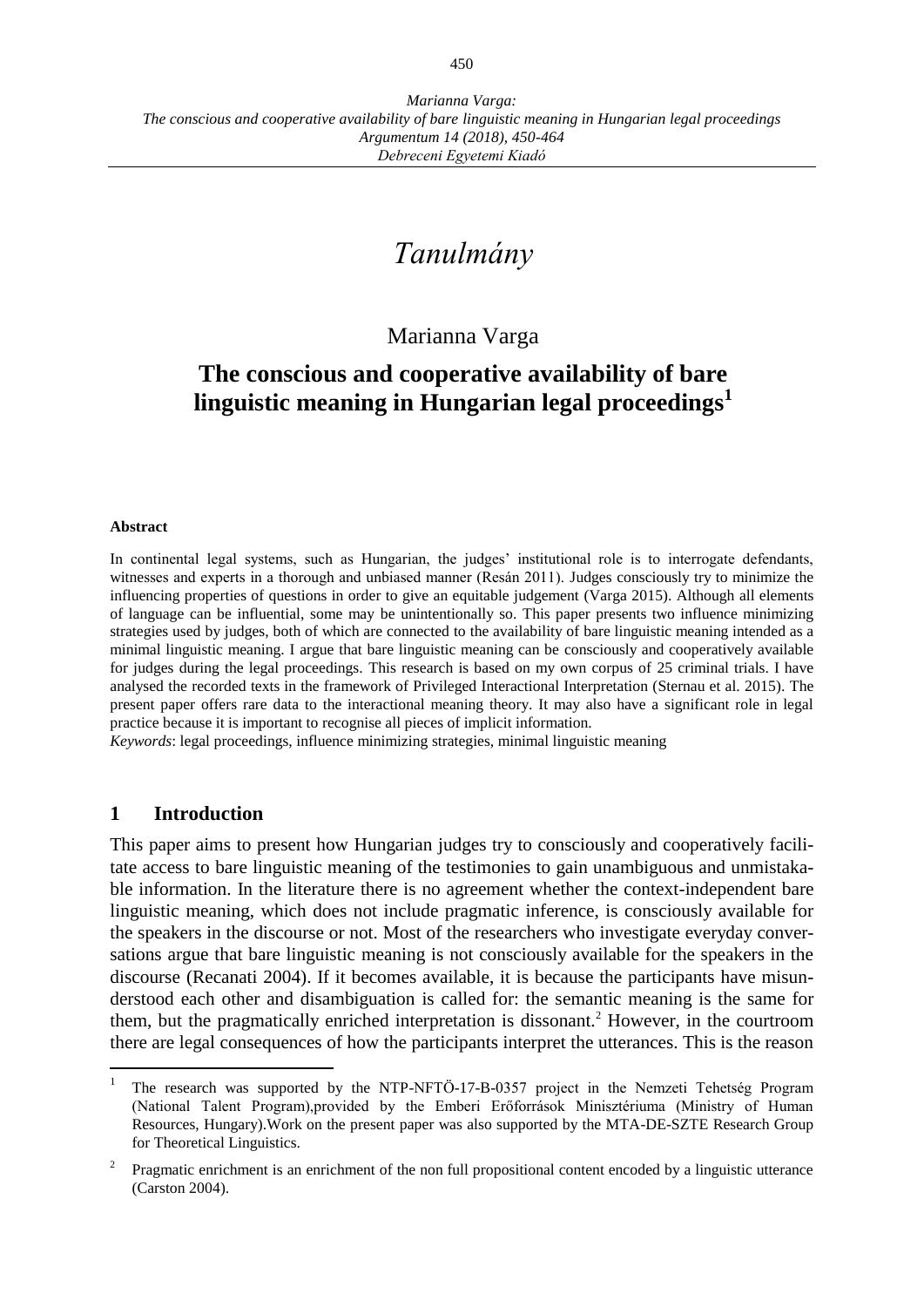why the judges try to consciously gain the bare linguistic meaning during the interrogation. In other words, the judges' intention is conscious when they try to facilitate access to bare linguistic meaning. In these cases the judges usually try to avoid ensuing misunderstandings, or they monitor the information of the utterances.

I will first present the issues relating to the concept of bare linguistic meaning. This problem can be traced back to the connection between the bare linguistic meaning and the minimal linguistic meaning. This connection leads us to distinguishing bare linguistic meaning interpretations in the dichotomy and trichotomy levels of interpretation theories. After that I present the Privileged Interactional Interpretation (PII) theory adopted in my present analysis. Subsequently, I introduce the legal corpus which I used for this research and then I discuss cooperativity in courtroom discourses. In the second main part of my paper I will present my analysis and my conclusions.

#### **2 Theoretical background**

 $\overline{a}$ 

#### *2.1 The concept of bare linguistic meaning*

Bare linguistic meaning contains only the pronounced and coded linguistic meaning, which is typically not a full proposition, therefore it has no truth-conditional value.<sup>3</sup> There is no pragmatic inference at this level and it is context-independent (Sperber & Wilson 1986/1995, Ariel 2002a, Carston 2004). The first question is, how the bare linguistic meaning is connected to the minimal meaning. There is consensus among linguists that every utterance has both a minimal meaning and a conveyed meaning (total meaning) which includes all types of pragmatic inferences. But there is no agreement in some other points (cf. Sternau et. al 2015: 86- 87) to be highlighted in (1) to (3):

- (1) What belongs to the minimal linguistic meaning? Is it only the bare linguistic meaning or does it contain some type of pragmatic inference too?
- (2) Are there only these two kinds of meanings, or are there others?
- (3) Do all theoretically-proven levels of interpretation have a distinct role in the discourse?

In the next part, I will try to give answers to these questions through investigating the distinct theories.

#### *2.2 The bare linguistic meaning in the two-level interpretation theories*

Let us first consider the two-level interpretation theories. The basis of these dichotomy theories is the Gricean distinction of the "what is said" and the "what is conveyed by the utterance." In the Gricean theory, the minimal linguistic meaning is "what is said." The content of this level is the bare linguistic meaning which also includes reference resolution and disambiguation (Ariel 2008: 261). In the Neo-Gricean theories there are two major approaches to "what is said" as the minimal linguistic meaning. One of them is the minimalists' framework

<sup>3</sup> The full proposition is a truth-conditional meaning, in Relevance Theory it is called as explicature. The full proposition results from enriching an incomplete logical form by pragmatic meaning(s) until a determinate proposition is generated (Ariel 2002a: 373, Carston 2004: 633).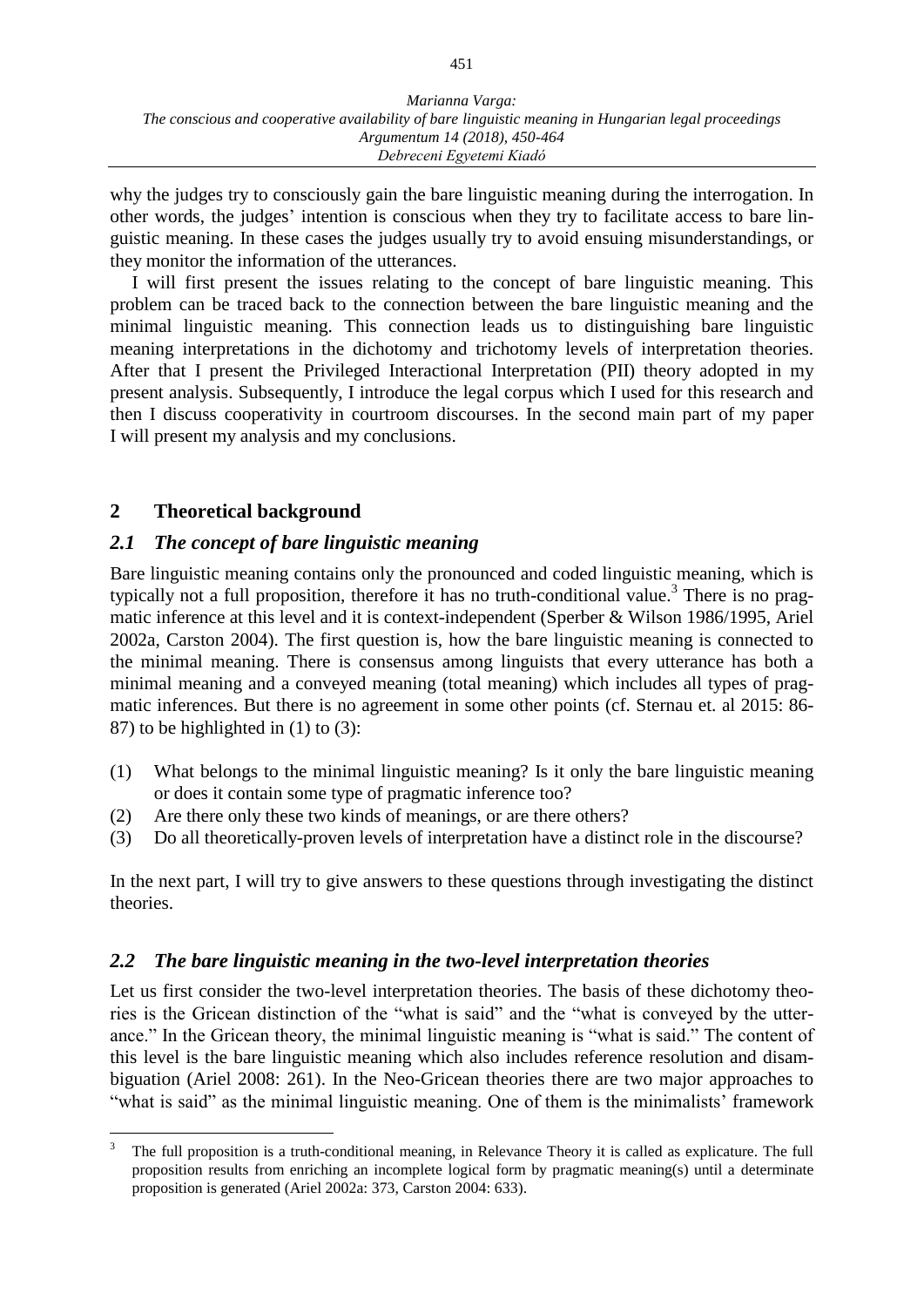(e.g. Bach 1994, Borg 2005, Cappelen & Lepore 2007). Contrary to Grice, the minimalists make a distinction between referential expressions. In their theory, only those referential expressions are part of the minimal meaning which are available from the narrow context.<sup>4</sup> Apart from the process of disambiguation, only the so-called saturation pragmatic process belongs to the minimal meaning. To put it simply, saturation is a type of inference, which is mandated by a linguistic element (for example a pronoun in the case of reference resolution). The maximalists represent the other major Neo-Gricean theory (e.g. Sperber & Wilson 1986/1995, Recanati 2004, Ariel 2008, Carston 2009). In their framework, the pragmatic inference at the level of minimal linguistic meaning is not necessarily mandated by a linguistic element. This pragmatic process is free because it is not under linguistic control, so they call it free enrichment (Carston 2004: 639). Consequently, in these theories the bare linguistic meaning is not a distinct level of interpretation (for a discussion, cf. Ariel 2008, Carston 2004). To summarize, the completion of the propositional form could happen in three different ways (Carston 2004: 636-641):

- Disambiguation: This process takes place when the linguistic system could order more than one meaning to the given linguistic form, therefore the logical form could be completed in multiple possible ways. Example: *The Porsche is in the garden.* If the family owns a toy car and an actual Porsche, disambiguation is needed to identify the one in question.
- Saturation: The completion of the incomplete logical form happens using non-linguistic information but there is a linguistic element which indicates there is an approximate contextual value to be found. Example: *My neighbour bought a Porsche.* In this utterance the process of saturation is the reference resolution of the determinate noun phrase *my neighbour*, namely who is the specific person whom the speaker calls *my neighbour*.
- Free enrichment: It is not linguistically mandated that a contextual value is required, though a contextual component appears in the proposition. Example: *Anna parked the Porsche.* There is no linguistic element which denotes a place component, but the hearer would certainly assume it happened in the streets, in the garage or under a shade of a tree, because it had to happen somewhere.

In Relevance Theory, bare linguistic meaning, namely, the typically incomplete logical form is a distinct level of interpretation. The maximalists' interpretation of the "what is said" is a third level of interpretation, between the bare linguistic meaning and the implicature (Sperber & Wilson 1986/1995, Carston 2004). They call this level of interpretation explicature.<sup>5</sup> In the next section I discuss this trichotomy theory further.

 $\overline{a}$ 

<sup>4</sup> The term narrow context covers a short list of variables, such as speaker and the hearer as well as time and place of utterances (Bach 1999: 72).

<sup>&</sup>lt;sup>5</sup> Relevance theorists call the inferences on the level of explicature as explicated inferences, while on the level of implicature as implicated inferences. There is no relevant difference between these two types of inference, but explicatures are logically prior to implicatures in Relevance Theory (Ariel 2008: 291).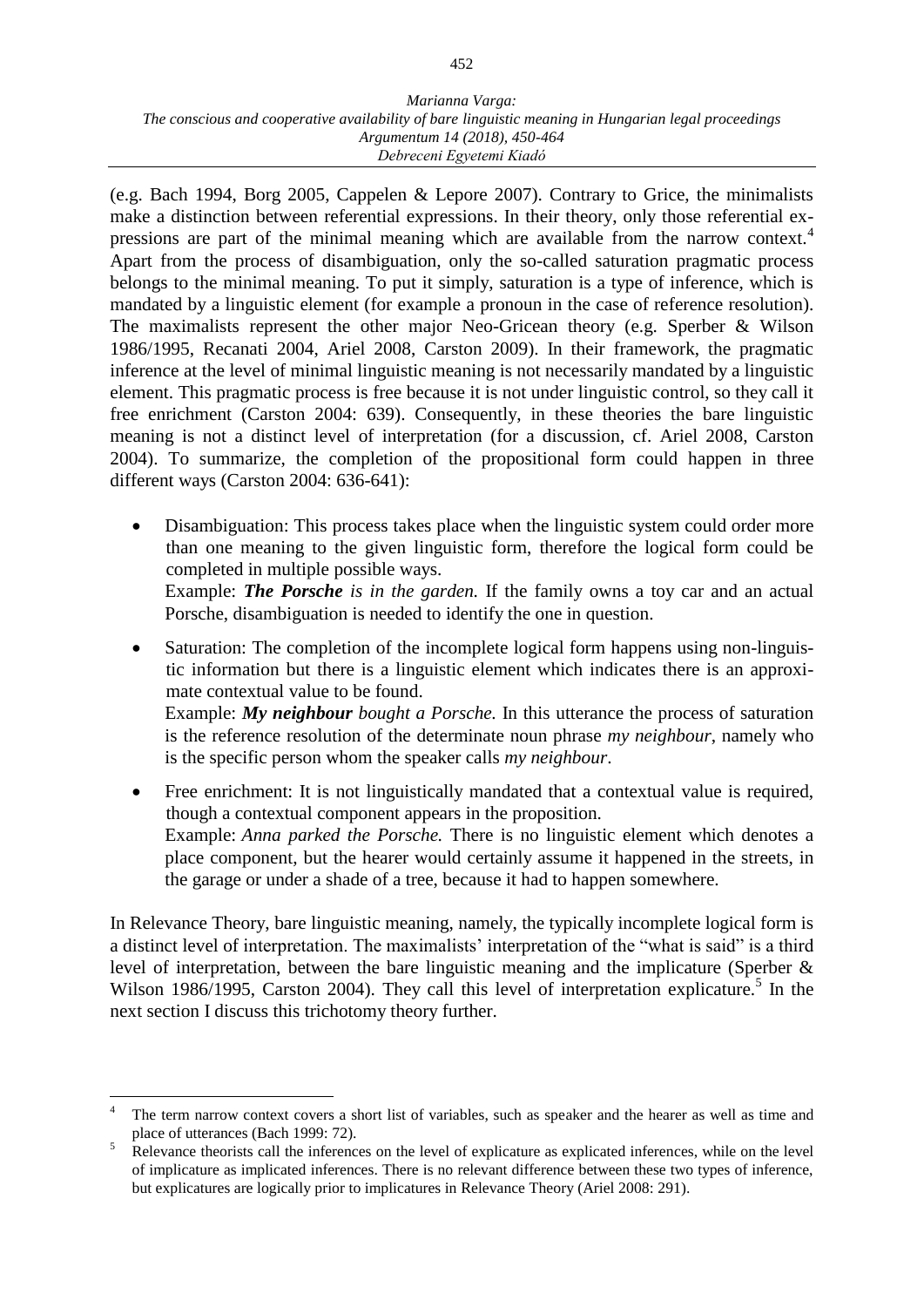#### *2.3 The bare linguistic meaning in the three-level interpretation theory*

Although the bare linguistic meaning is a distinct level within this trichotomy framework, according to relevance theorists, it is not available for the interlocutors in the discourse, because the inferences of the explicature level of interpretation are automatic, so it has no interactional role (Sperber & Wilson 2004).

There are other opinions on the availability of the bare linguistic meaning. Recanati (2004) says that the bare linguistic meaning is only intuitively available for the interlocutors. Only in the case of a misunderstanding could it be made consciously available. In Hansen's viewpoint (2008) the bare linguistic meaning could be consciously available, but only if the hearer is non-cooperative, for example in manipulative uses of language like advertisements or adversarial uses of language such as courtroom interaction. Contrary to these standpoints, the minimalist Bach (1994) and the maximalist Ariel (2002b) do not rule out the interactional role of the bare linguistic meaning. Cappelen and Lepore (2007) also argue that a so-called shared content must exist which is the context-independent constant proposition, and it makes the precise understanding for the interlocutors in the given conversation possible. Although Cappelen and Lepore consider the minimalist "what is said" to be the shared content, I will argue it is the bare linguistic meaning. This statement relates to the observation that saturation, which is a typical process of a minimalist "what is said", also must rely on speaker intentions (Ariel 2008: 271).<sup>6</sup> I will show this with my examples, where the judges try to access the bare linguistic meaning in a conscious and cooperative way to try and gain this contextindependent shared content.

In the following I will argue that bare linguistic meaning can be consciously and cooperatively made available for the interlocutors or rather for judges in courtroom discourses. I support this claim with my analyses of Hungarian courtroom discourses. However, before I come to the issue of cooperativity in the courtroom, I present the Privileged Interactional Interpretation theory as the framework of my research. At the same time, I also introduce the analysed corpus.

#### *2.4 The framework: Privileged Interactional Interpretation theory*

In the Privileged Interactional Interpretation theory (Sternau et al. 2015) the researchers argue that the bare linguistic meaning can be accessible for interlocutors such that there are four psychologically relevant levels of interpretation identified in the discourse: bare linguistic meaning, explicature, strong implicature and weak implicature.<sup>7</sup> Either one of these four levels can be the Privileged Interactional Interpretation<sup>8</sup> in the discourse which then functions as the primary interpretation of an utterance as intended by the speaker and understood by the addressee. Such a PII contains the minimal information which the speaker wants the statement

 $\overline{a}$ 

<sup>6</sup> This is the reason I focus on referential expressions in this paper. Borg (2005) and Cappelen & Lepore (2007) argue that reference resolution belongs to the minimal linguistic meaning in the two-level interpretation theories.

<sup>&</sup>lt;sup>7</sup> Relevance theorists differentiate the strong and weak implicatures: "A proposition may be more or less strongly implicated. It is strongly implicated (or is a strong implicature) if its recovery is essential in order to arrive at an interpretation that satisfies the addressee's expectations of relevance. It is weakly implicated if its recovery helps with the construction of such an interpretation but is not itself essential because the utterance suggests a range of similar possible implicatures, any one of which would do" (Sperber & Wilson 2004: 620).

<sup>8</sup> In the terminology of Jaszczolt it is the primary meaning (Jaszczolt 2010).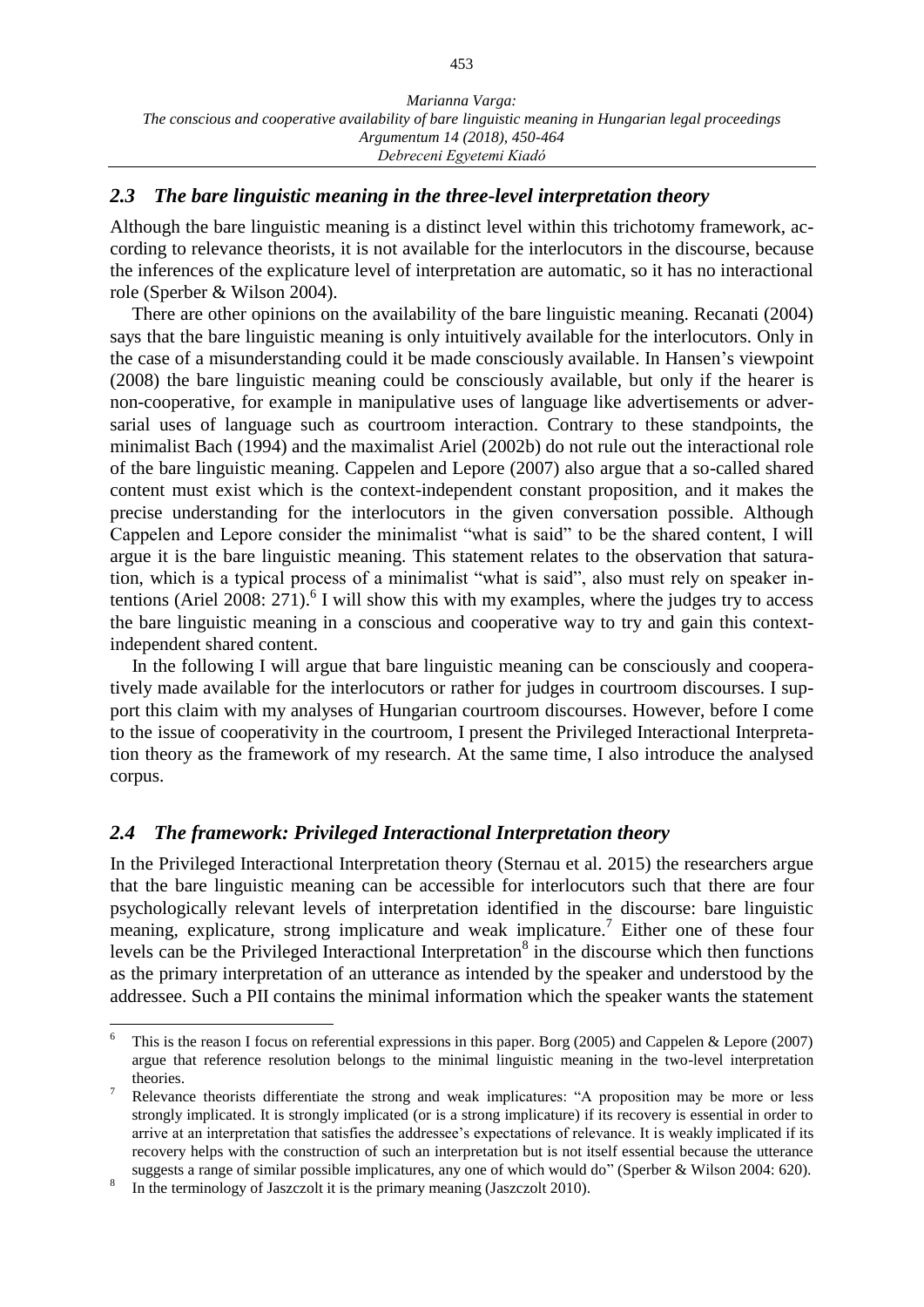to contain according to its relevance and truthfulness (Ariel 2002b, 2008, Jaszczolt 2010, Sternau et. al 2015). I should emphasize that in this theory not only one minimal linguistic meaning is relevant: the Privileged Interactional Interpretation of a given utterance is the minimal linguistic meaning in the discourse. The Privileged Interactional Interpretation is always the most relevant level of interpretation in the given context. These four psychologically relevant levels maybe ordered on a scale of interpretation strength. A and B are interpretation levels associated with some utterance where level A is stronger than B if (Sternau et al. 2015: 89):

- A's propensity to be confirmed by the interlocutors as the Privileged Interactional Interpretation is higher than that of B.
- A is confirmed as the Privileged Interactional Interpretation with a higher degree of confidence than B.
- Denying A is more difficult for the speaker than denying B.

Following these three pragmatic criteria, the strength scale looks as follows: bare linguistic meaning > explicature > strong implicature > weak implicature.<sup>9</sup> In general, it is difficult to separate the bare linguistic meaning from the explicature, but they are distinct levels because of the criteria of deniability. The bare linguistic meaning, as opposed to explicature, is not deniable.<sup>10</sup>

Let us see an example for the adaptation of this theory (Ariel 2008: 302-303):

| (1)                        |                                       |
|----------------------------|---------------------------------------|
| M.A. (San Francisco):      | I'd like to leave a message for X.    |
| Hotel Operator (New York): | I'll connect you to their room.       |
| M.A.:                      | No, no. I don't want to wake them up. |
|                            | It's midnight in New York!            |
| Hotel Operator:            | No, it's not.                         |
| M.A.:                      | What time is it there?                |
| Hotel Operator:            | It's $11:53$ .                        |

For the Hotel Operator the Privileged Interactional Interpretation is the coded, bare linguistic meaning (accurately midnight) for the explicature (about midnight). We know this, because the operator reacts to the bare linguistic meaning. The pragmatically enriched meaning, the explicature is also relevant in the context, but this interpretation was rejected with the answer of the operator. In everyday conversations usually the explicature is the Privileged Interactional Interpretation, but the unenriched bare linguistic meaning could be also the privileged interpretation of an utterance in the discourse as the first example shows (Ariel 2002a, 2008). Which of the interpretations is the privileged one in a given context is highly dependent on the

 $\overline{a}$ 9 In this scale the bare linguistic meaning is the strongest interpretation level, but even the weak implicature could be the privileged interactional interpretation.

<sup>&</sup>lt;sup>10</sup> In the exceptional case, when the bare linguistic meaning has a full propositional form, this level is also deniable.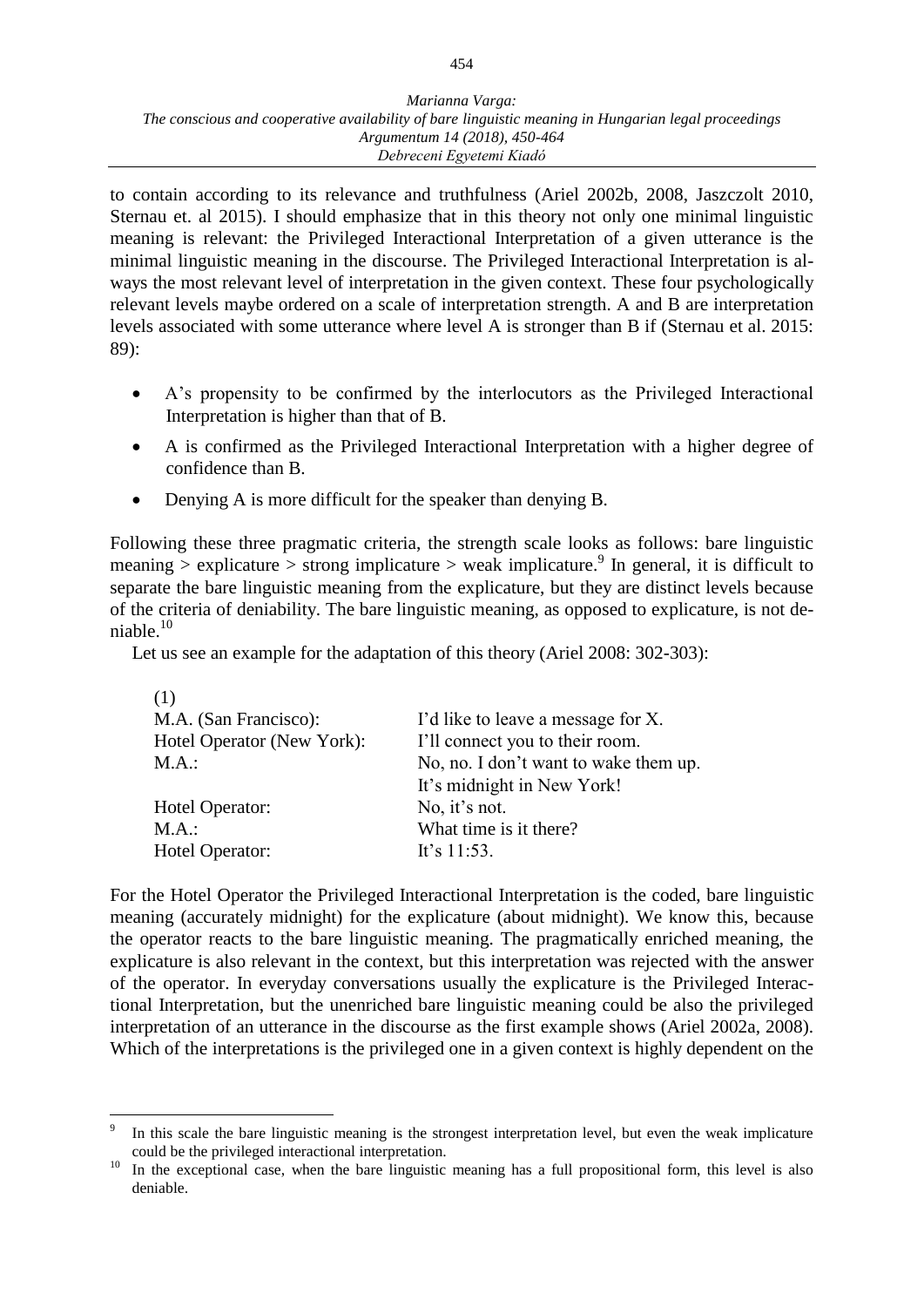context. I argue that this is not rare at all that bare linguistic meaning is often the privileged interpretation of an utterance in the courtroom discourses.

## *2.5 The corpus*

My analysed corpus is made up of recordings and written notes of 25 Hungarian criminal trials. I recorded these trials with a dictaphone (Olympus WS-831) and I also made written notes about non-verbal communication in the courtroom. These texts have been anonymized and transcribed using the method of Conversation Analysis (Jefferson 1984), I present the relevant transcription nominations in the Appendix.

#### *2.6 Cooperativity*

Before the analysis, it is necessary to mention cooperativity in connection with the Hungarian legal system. At first, we must answer the question: What is cooperation? At this point I cite Grice (1975: 45), who said the following about cooperation: "Make your conversational contribution what is required, at the stage at which it occurs, by the accepted purpose or direction of the talk exchange in which you are engaged." As we shall see, there are some differences between what the required contribution is in an ordinary speech situation and in a courtroom discourse, as the latter has legal consequences. Thus, how differently the participants interpret the utterances in the courtroom has a vital role. It should be emphasized, that the purpose of the courtroom interrogations is always to clarify the state of affairs (Dobos 2014).

Let us see an example of non-cooperative behaviour in an extract from an interrogation from Hansen (2008: 1404):

(2)

| <b>Question:</b> | And you mentioned that he bought <b>a Porsche</b> during that time period, is |
|------------------|-------------------------------------------------------------------------------|
|                  | that right?                                                                   |
| <b>Answer:</b>   | Uh-huh, yes.                                                                  |
| <b>Question:</b> | And to your knowledge, he only bought <b>one Porsche</b> , is that right?     |

Buying "a Porsche" is logically compatible with buying several Porsche cars, but it normally implicates "only one". Hansen believes that a cooperative hearer would pragmatically enrich the meaning for the "only one" interpretation. In my view, in an ordinary speech situation the speaker of the last question would presumably not be cooperative, but in the courtroom this question can be rational and reasonable, because it could have significance how many Porsches were bought by that man. For example, the authorities did not find the relevant Porsche, or they would like to know how wealthy the owner is. In the adversarial war-like legal system, during the cross-examination, the participants may often not be the fully cooperative interlocutors (Hansen 2008, Ariel 2008, Dobos 2014, Bednarek 2014). But in the Hungarian legal system, the judges' role is to interrogate the witnesses in an unbiased way (Fedor 2014: 451). Meizhen and Yadi (2017) argue that the judge and the person being interrogated are able to cooperate if they share their goals, or if the goal of the judge is neutral to the interrogated person. In these cases, they approach the positive pole of the cooperative continuum, because in their theory, cooperation is a matter of degrees, not a binary issue. I would like to show, that judges are able to obtain the context-independent bare linguistic meaning and they can make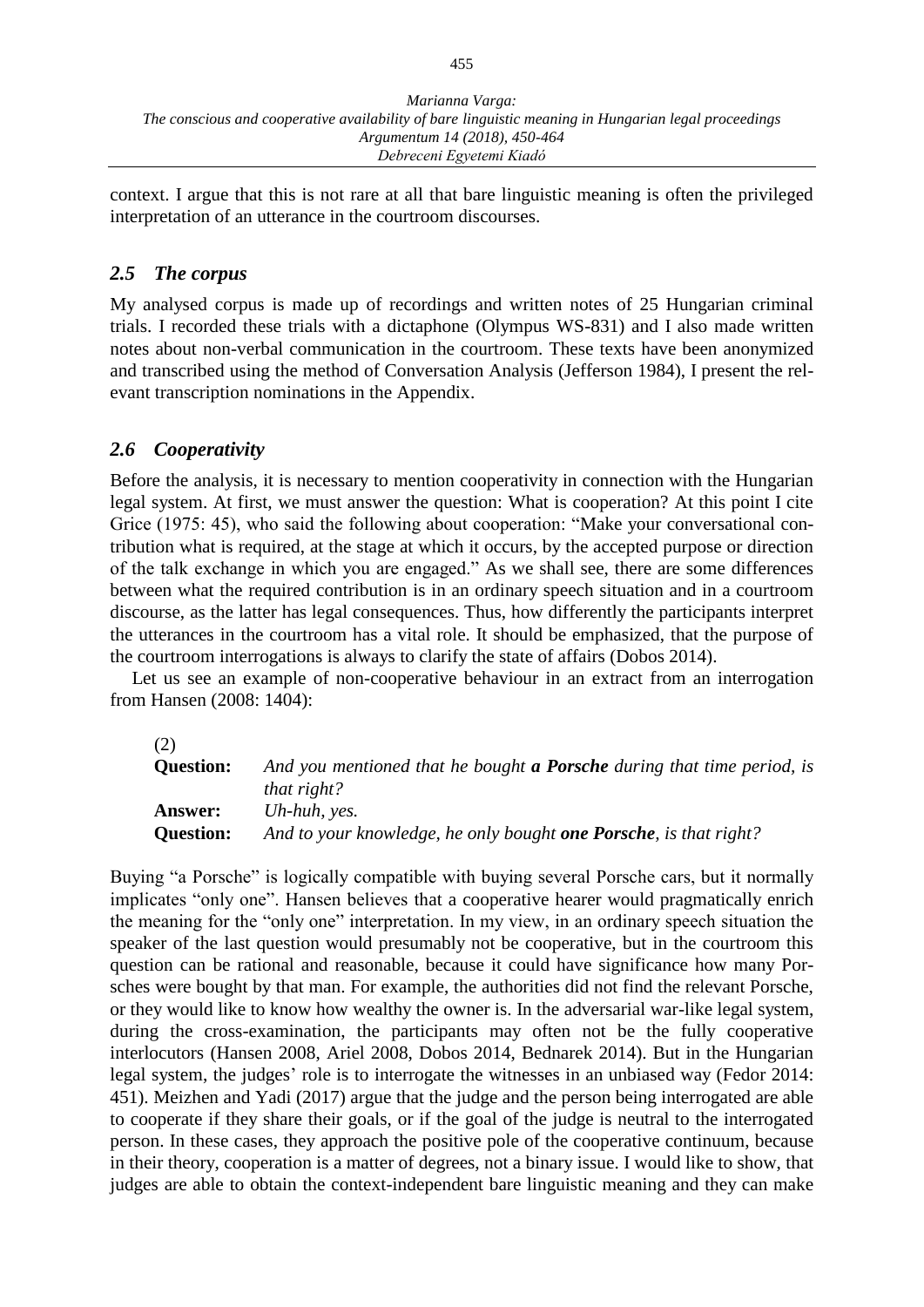456

this meaning available for every participant in the courtroom. They do this in a cooperative and conscious way because this is an effective way of clarifying the given state of affairs and avoiding misunderstandings.

#### **3 Analysis**

Before the analysis, it should be emphasized, that the availability of bare linguistic meaning is connected to two major strategies used by the judges. I will present my examples about these strategies. On the one hand, judges try to gain the bare linguistic meaning in the utterances of the witnesses because they would like to bring the implicit content of the witness' testimony to the surface. On the other hand, judges try to gain the bare linguistic meaning in their own utterances to avoid misunderstandings. This unequivocally shows the conscious effort to obtain mutual access to bare linguistic meaning.

#### *3.1 Strategy 1: When the bare linguistic meaning is the privileged meaning for the judge in an utterance of a witness*

Let us see my first example, which is connected to the first strategy. $11$ 

| $( )$ a tulajdonos úr $(0.5)$ ö hát csinált egy két olyan dolgot, amiről nekem<br>nem volt tudomásom. |
|-------------------------------------------------------------------------------------------------------|
| $($ the owner (0.5) well he did some things that I was not aware of                                   |
| Ki a tulajdonos úr?                                                                                   |
| 'Who is the owner?'                                                                                   |
| Hát a <b>Kovács Ferenc</b> .                                                                          |
| 'Well, it's Ferenc Kovács.'                                                                           |
| Ühüm.                                                                                                 |
| 'Hmm.'                                                                                                |
|                                                                                                       |

The judge knows exactly who the owner is. Consequently, the judge could interpret the witness' first utterance at the explicature level: he could make the pragmatic enrichment, the reference resolution with the person of Ferenc Kovács. But he did not make this inference at the surface, the Privileged Interactional Interpretation here is the bare linguistic meaning for him, because the judge is reacting to this interpretation, not to the enriched meaning with reference resolution. In this case the judge is checking the witness' knowledge. The judge would like to know, whether the witness uses "the owner" definite description for the same person as he or not. But why is it so important? This second example will give the answer.

(4)

**Judge:** *Ki volt akkor a cég vezetője akinek kiküldésre került ez a levél?* '**Who was the manager** to whom the letter was sent?'

 $11$ See also: Varga (2017).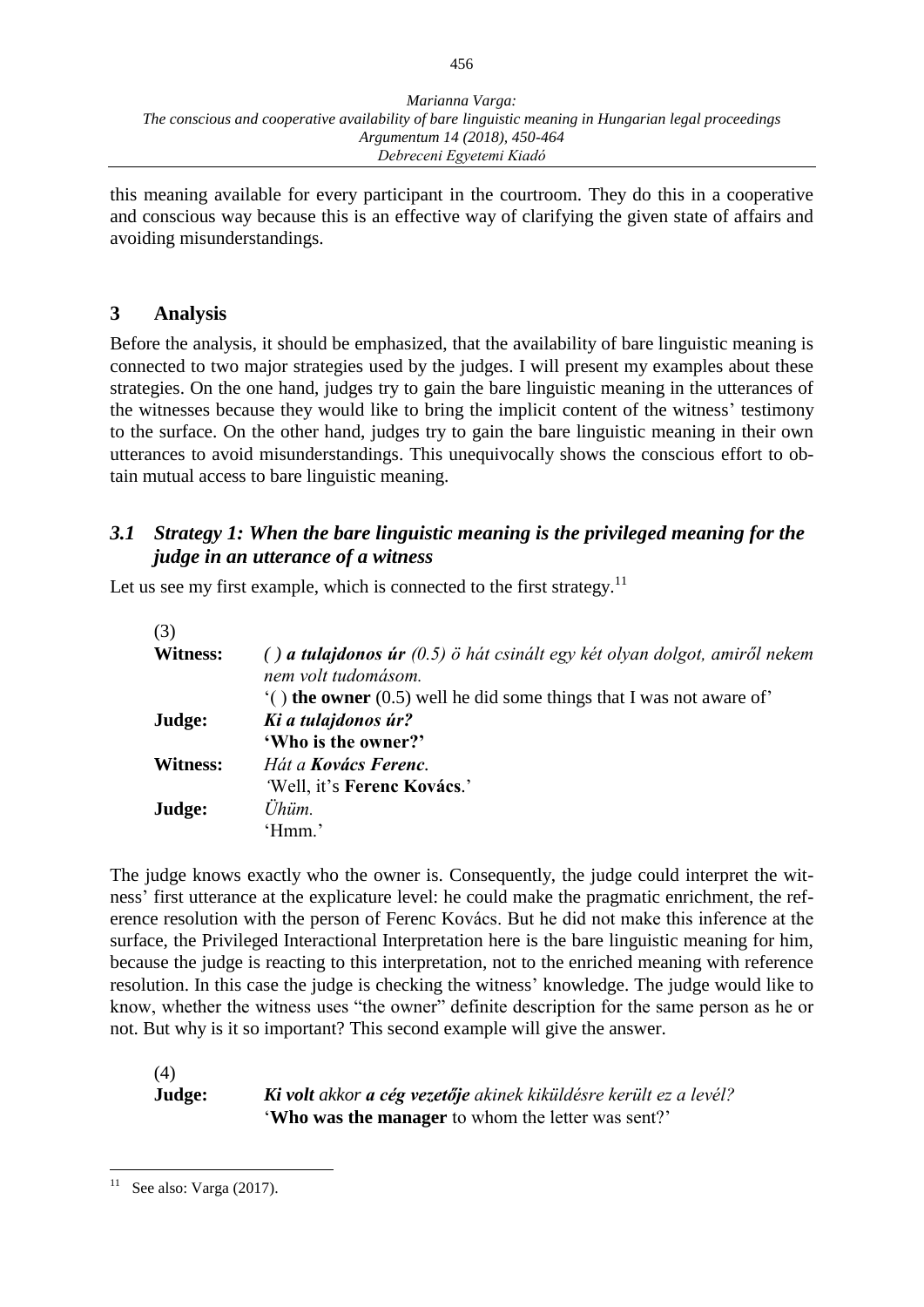| Marianna Varga:                                                                                      |  |
|------------------------------------------------------------------------------------------------------|--|
| The conscious and cooperative availability of bare linguistic meaning in Hungarian legal proceedings |  |
| Argumentum 14 (2018), 450-464                                                                        |  |
| Debreceni Egyetemi Kiadó                                                                             |  |

| <b>Witness:</b> | Nagy Zoltán ügyvezetőnek küldtünk levelet illetőleg utána a bíróság is<br>Nagy Zoltán ügyvezetőt hívta fel arra hogy ezeknek a kötelességeknek<br>tegyen eleget.<br>'We sent the letter to manager Zoltán Nagy and then the court also<br>called on Zoltán Nagy, to fulfill these duties.' |
|-----------------|--------------------------------------------------------------------------------------------------------------------------------------------------------------------------------------------------------------------------------------------------------------------------------------------|
| Judge:          | <b>Nagy Zoltán?Nem Kiss Aladár?</b>                                                                                                                                                                                                                                                        |
|                 | 'Zoltán Nagy? Not Aladár Kiss?'                                                                                                                                                                                                                                                            |
| Witness:        | Parancsol?                                                                                                                                                                                                                                                                                 |
|                 | 'Excuse me?'                                                                                                                                                                                                                                                                               |
| Judge:          | Nem a Kiss Aladár?                                                                                                                                                                                                                                                                         |
|                 | 'Not the Aladár Kiss?'                                                                                                                                                                                                                                                                     |
| <b>Witness:</b> | Nem. A Nagy Zoltán.                                                                                                                                                                                                                                                                        |
|                 | 'No. Zoltán Nagy.'                                                                                                                                                                                                                                                                         |
| Judge:          | Korábbi vallomásában azt mondta, hogy a Kiss Aladár. Azért kérdezek                                                                                                                                                                                                                        |
|                 | rá.                                                                                                                                                                                                                                                                                        |
|                 | 'In your earlier testimony you said, that it was Aladár Kiss. That's<br>why I asked.'                                                                                                                                                                                                      |

The judge knows the witness' earlier testimony, but he does not automatically enrich *the manager* noun phrase, he asks the witness. In this case the judge realises a contradiction which he has to resolve. This is really common in courtroom interrogations, because of the judges' institutional role. Judges try to circumstantially interrogate the witnesses without their previous knowledge, and generally they also try to express the least amount of already known (Varga 2015). As we could see, in the courtroom it is extremely important, that even the most minor details are fully and explicitly stated to avoid misunderstanding. In the third example, the judge also checks the reference resolution using the bare linguistic meaning. Here the referent could be directly identified from the former utterances. Before the prosecutor's question they had already talked about Lilla Molnár. Even so, the judge does not make the reference resolution with the determined noun phrase *the woman* automatically, he interrupts the witness and checks whether every interlocutor is thinking about the same woman, Lilla Molnár. The judge converges here to the positive pole of the cooperation continuum, because her question is helpful for every participant in the courtroom and it also useful for precise administration.

| ۰,<br>۰.<br>× |  |
|---------------|--|

|                 | <b>Prosecutor:</b> Ezt ki csi $(0.5)$ ezt ki tette volna meg? Ugyanaz aki az autót is? |
|-----------------|----------------------------------------------------------------------------------------|
|                 | 'Who would (0.5) Who would have done this? Was it the same person                      |
|                 | who did it with the car too?'                                                          |
| <b>Witness:</b> | $> Igen \le a$ hölgy aki azt hiszem                                                    |
|                 | '>Yes <the i="" td="" think'<="" who="" woman=""></the>                                |
| Judge:          | Bocsánat még <b>Molnár Lillát</b> mondja?                                              |
|                 | 'Sorry, are you still talking about Lilla Molnár?'                                     |
| <b>Witness:</b> | Igen.                                                                                  |
|                 | 'Yes.'                                                                                 |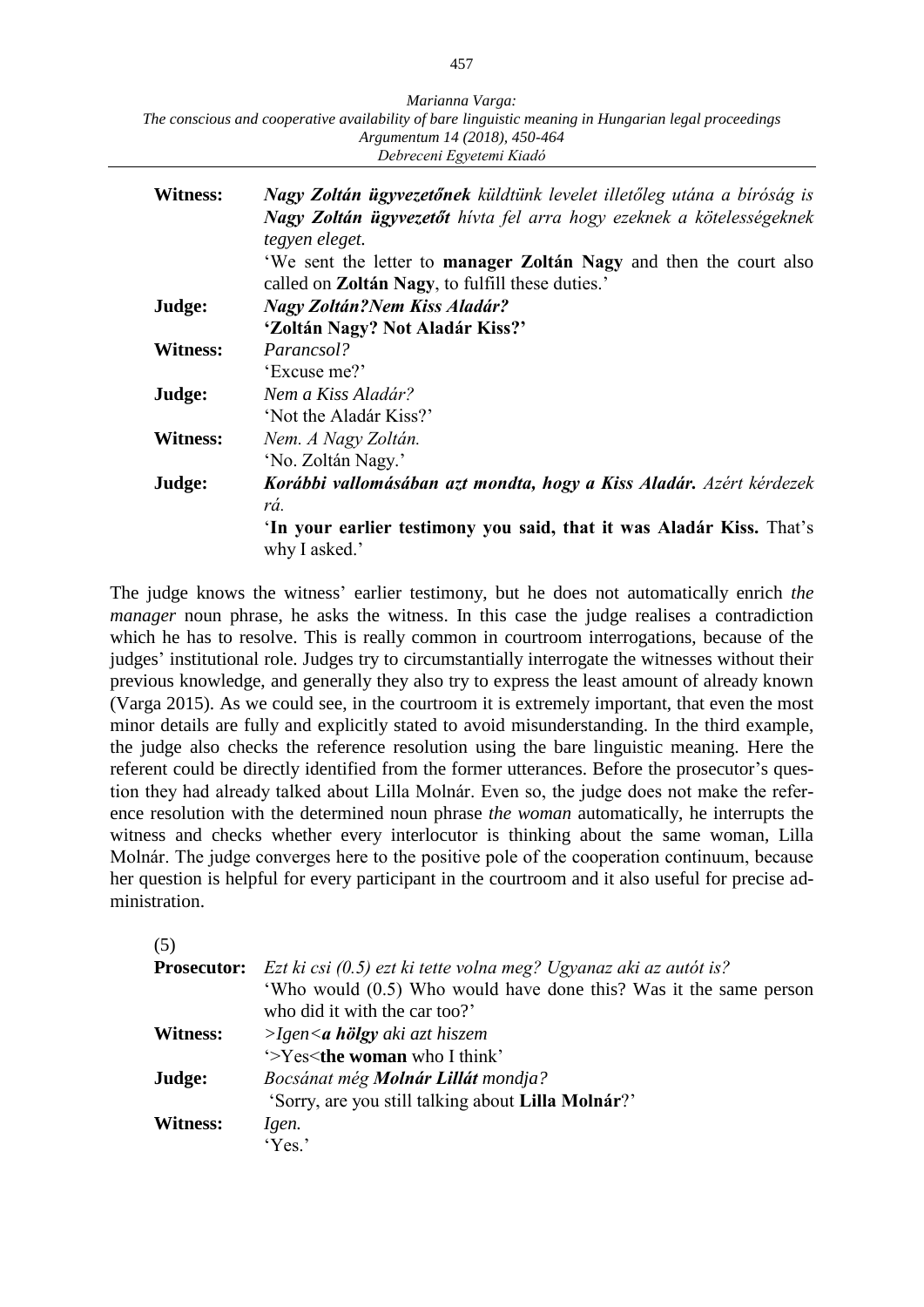In the example (3)-(5), the enriched explicature interpretation level is accessible for the judges, but they control their inference, they do not automatically accept the enriched level of interpretation. Accordingly, the explicature is also a relevant level of interpretation in these examples, but the Privileged Interactional Interpretation is the bare linguistic meaning, because the judges react to this level of interpretation. In these examples the judges check and try to access and bring up to the surface the context-independent shared content. Because of this check, this content becomes accessible for everyone in the courtroom.

The following examples will show the second strategy, when judges try to avoid any possible misunderstandings caused by their own utterances.

#### *3.2 Strategy 2: The judges try to gain the bare linguistic meaning in their own utterances*

Let us see example (6).

(6)

 $\overline{a}$ 

**Judge:** *A két hüvelykujj (1.0) sérüléséből. A Nagy Ferenc két hüvelykujjának sérüléséből, azok mértékéből milyen következtetés vonható le?* 'From the injuries of the two thumbs (1.0). **From the injuries of the two thumbs of Ferenc Kovács**, what kind of conclusion could be drawn?'

As we can see, the judge makes a self-initiated repair (Kitzinger 2013), when he recognizes that maybe not every participant knows unequivocally, that Ferenc Kovács is the owner of the aforementioned thumbs, although, it could be concluded from all of the evidence and prior utterances. For this repair, the judge must gain the bare linguistic meaning consciously, because he intentionally made the self-repair when he recognized he was not explicit and unambiguous enough. In this utterance the judge is highly cooperative, because he tries to help the interlocutors in the correct interpretation.

The defendants' denomination can be ambiguous for laymen in the courtroom, if there are more defendants in a case, because usually the court use numbers for distinguish the defendants.<sup>12</sup> In these cases it is also really important to avoid misunderstandings. In the example  $(7)$ the first defendant is Antal Lászlóné. In his question, the judge first names Antal Lászlóné first defendant, but then clarifies the denomination using her full name.

| (7)     |                                                                                                                       |
|---------|-----------------------------------------------------------------------------------------------------------------------|
| Judge:  | Az elsőrendű vádlott által megmutatott ö (.) elkövetési mechanizmus<br>szóba jöhet-e amit az Antal Lászlóné mutatott. |
|         | Could this have happened as the first defendant, Antal Jánosné described<br>$it$ ?                                    |
| Expert: | Az <b>Antal Lászlóné</b> által bemutatott elkövetési mechanizmus nem jöhet<br>szoba, bár()                            |
|         | 'No, what Antal Jánosné described is not a possible way this could have-                                              |
|         | happened, although ()'                                                                                                |

These numbers indicate only the defendants order in the indictment (Fázsi & Stál 2012).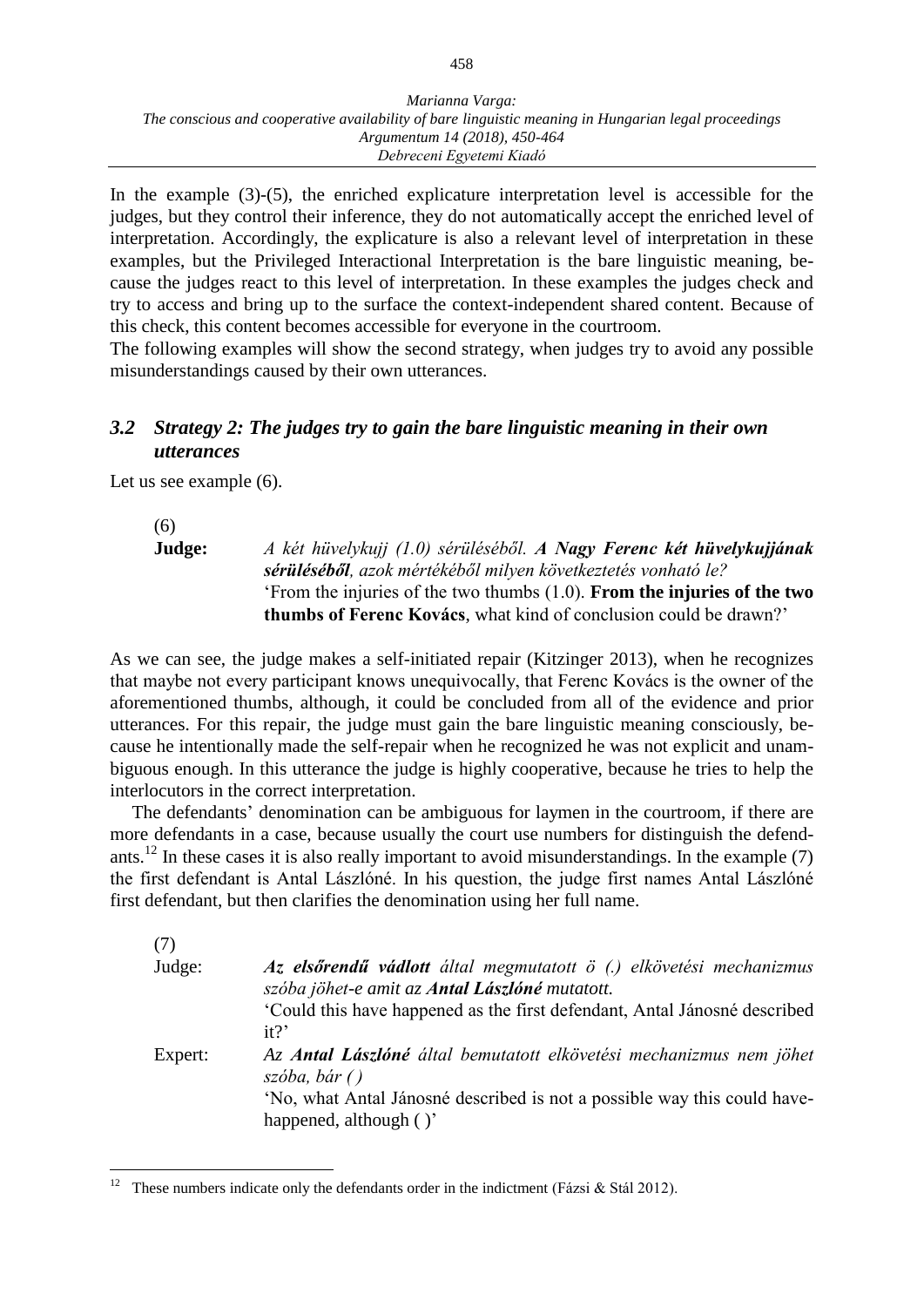| Marianna Varga:                                                                                      |  |
|------------------------------------------------------------------------------------------------------|--|
| The conscious and cooperative availability of bare linguistic meaning in Hungarian legal proceedings |  |
| Argumentum 14 (2018), 450-464                                                                        |  |
| Debreceni Egyetemi Kiadó                                                                             |  |

| Judge:  | Az tiszta sor, hogy az <b>elsőrendű vádlott</b> által bemutatott elkövetési<br>mechanizmus nem adhat magyarázatot a másodrendű vádlott nyaki sérü-<br>léseire. |
|---------|----------------------------------------------------------------------------------------------------------------------------------------------------------------|
|         | 'Yes, it is clear that the first defendant's description would not explain                                                                                     |
|         | the second defendant's neck injuries.'                                                                                                                         |
| Expert: | Igy van.                                                                                                                                                       |
|         | 'Exactly.'                                                                                                                                                     |
| Judge:  | A másodrendű vádlott által elmondott elkövetési mechanizmus az megfe-                                                                                          |
|         | lelhet-e a valóságnak?                                                                                                                                         |
|         | Could this have happened as the second defendant described?                                                                                                    |
| Expert: | Hát amit a tanúvallomásban ö előadott illetve igyekezett a bizonyítási el-                                                                                     |
|         | járásban is bemutatni. Az a mechanizmus az magyarázni képes ()                                                                                                 |
|         | 'Well, what he said in his testimony could ()'                                                                                                                 |

To make unambiguous the denomination in his own utterance, the judge need to know, that Antal Jánosné is not the only person who could be named as the first defendant. Consequently, we can say, judges know the enriched and the unenriched interpretation at the same time. In this example the judge is cooperative as like in example (6) where he tries to help in the interest of the appropriate interpretation. If the name of someone present at in the courtroom gets mentioned, the judges often ask witnesses to identify the person by looking at them. We can see this in the first utterance of example  $(8)$ , in which the judge tries to have information about Béla Balogh's injuries from the paramedic who was at the location of the crime. In line 9, the judge makes his own utterance clear like in example (7). In line 10, the witness mentions *a woman* and the judge unequivocally knows she is Antal Lászlóné from other witness' testimonies, from Antal Lászlóné and from physical evidence, but instead of automatically interpreting *a woman* as Antal Lászlóné, in line 11 he checks the interpretation of line 10 after the enrichment. In order to do this, the judge must be aware of the unenriched interpretation of line 10. In the following the judge consciously and repeatedly uses the expression *a woman* for denoting Antal Lászlóné.

| (8)         |                                                                           |
|-------------|---------------------------------------------------------------------------|
| 01 Judge:   | Ott volt a Balogh Béla, az a (0.5) úriember itt az első sorban. 'Was Béla |
|             | Balogh there $(0.5)$ the gentleman sitting in the first row here?         |
| 02 Witness: | Igen.                                                                     |
|             | 'Yes.'                                                                    |
| $03$ Judge: | Öt kellett ellátni. Így van?                                              |
|             | 'He needed medical assistance, correct?'                                  |
| 04 Witness: | Igy.                                                                      |
|             | Yes.'                                                                     |
| $05$ Judge: | Emlékszik rá hogy mije sérült?                                            |
|             | "Do you remember what injuries he had?"                                   |
| 06 Witness: | O igen. $()$                                                              |
|             | Yes, ()'                                                                  |
| $07$ Judge: | Más sérülése volt-e?                                                      |
|             | 'Did he have any other injuries?'                                         |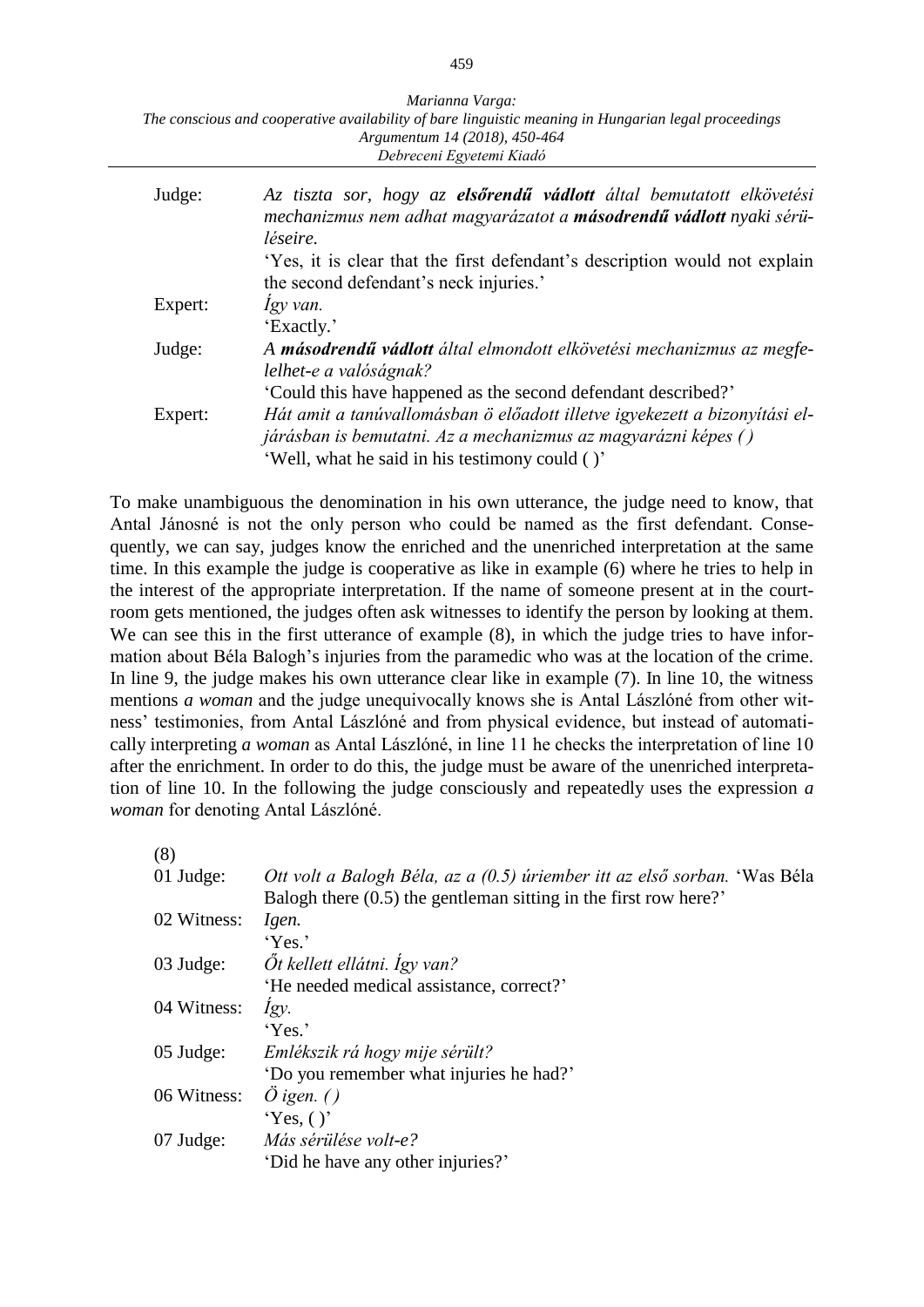*Marianna Varga: The conscious and cooperative availability of bare linguistic meaning in Hungarian legal proceedings Argumentum 14 (2018), 450-464 Debreceni Egyetemi Kiadó*

| 08 Witness: | Hát aztán a nyakát is mutatta ()                                      |
|-------------|-----------------------------------------------------------------------|
|             | 'Well, then he showed me his neck also ()'                            |
| $09$ Judge: | Mit mondott, hogyan keletkezett (0.5) ez a sérülése? Mit mondott a    |
|             | <b>Balogh Béla?</b>                                                   |
|             | 'What did he say, how did he sustain (0.5) this injury? What did Béla |
|             | <b>Balogh say?</b>                                                    |
| 10 Witness: | () csak odamutatott a buszmegállóba egy hölgyre,                      |
|             | () he just pointed to <b>a woman</b> in the bus stop.                 |
| 11 Judge    | Nem ismeri, az Antal Lászlóné?                                        |
|             | 'Do you not know <b>Antal Lászlóné</b> ?'                             |
| 12 Witness: | Nem. $( )$                                                            |
|             | $^{\circ}$ No. $^{\circ}$ ()                                          |
| 13 Judge:   | Rámutatott egy hölgyre, és mit mondott?                               |
|             | 'He pointed to a woman and what did he say?'                          |
| 14 Witness: | Azt mondta hogy $\ddot{o}$ (0.5) $\ddot{o}$ tette.                    |
|             | 'He said that she $(0.5)$ did it.'                                    |

Similarly to examples (6) and (7), the judge's cooperativity is obvious in this example too. With these examples I argue that bare linguistic meaning can be consciously and cooperatively made available for judges in courtroom discourses. This is vital as with the two presented strategies the interlocutors can access the unequivocal, context-independent bare linguistic meaning, which can help in the correct interpretation of a given utterance.

#### *3.3 When the bare linguistic meaning is not the privileged meaning*

There are, of course, several examples, where the bare linguistic meaning is not the privileged meaning for the fluent proceedings, like in the following extract.

| (9)             |                                                  |
|-----------------|--------------------------------------------------|
| Judge:          | Köztartozásai vannak-e?                          |
|                 | 'Do you have any debt?'                          |
| Witness:        | Igen.                                            |
|                 | $Y_{ex}$                                         |
| Judge:          | Mennyi <b>nagyjából</b> a köztartozása összesen? |
|                 | 'Roughly how much is your debt altogether?'      |
| <b>Witness:</b> | Négy millió forint.                              |
|                 | 'Four million forints.'                          |
| Judge:          | Nagyjából négy millió forint.                    |
|                 | 'Roughly four million forints.'                  |
| <b>Witness:</b> | Igen.                                            |
|                 | 'Yes.'                                           |

Here the judge thinks that the mentioned amount is not an exact number, so for him the bare linguistic meaning, the exact four million Hungarian Forints, is not the privileged interpretation. He pragmatically enriched the witness' utterance, and he understood the four million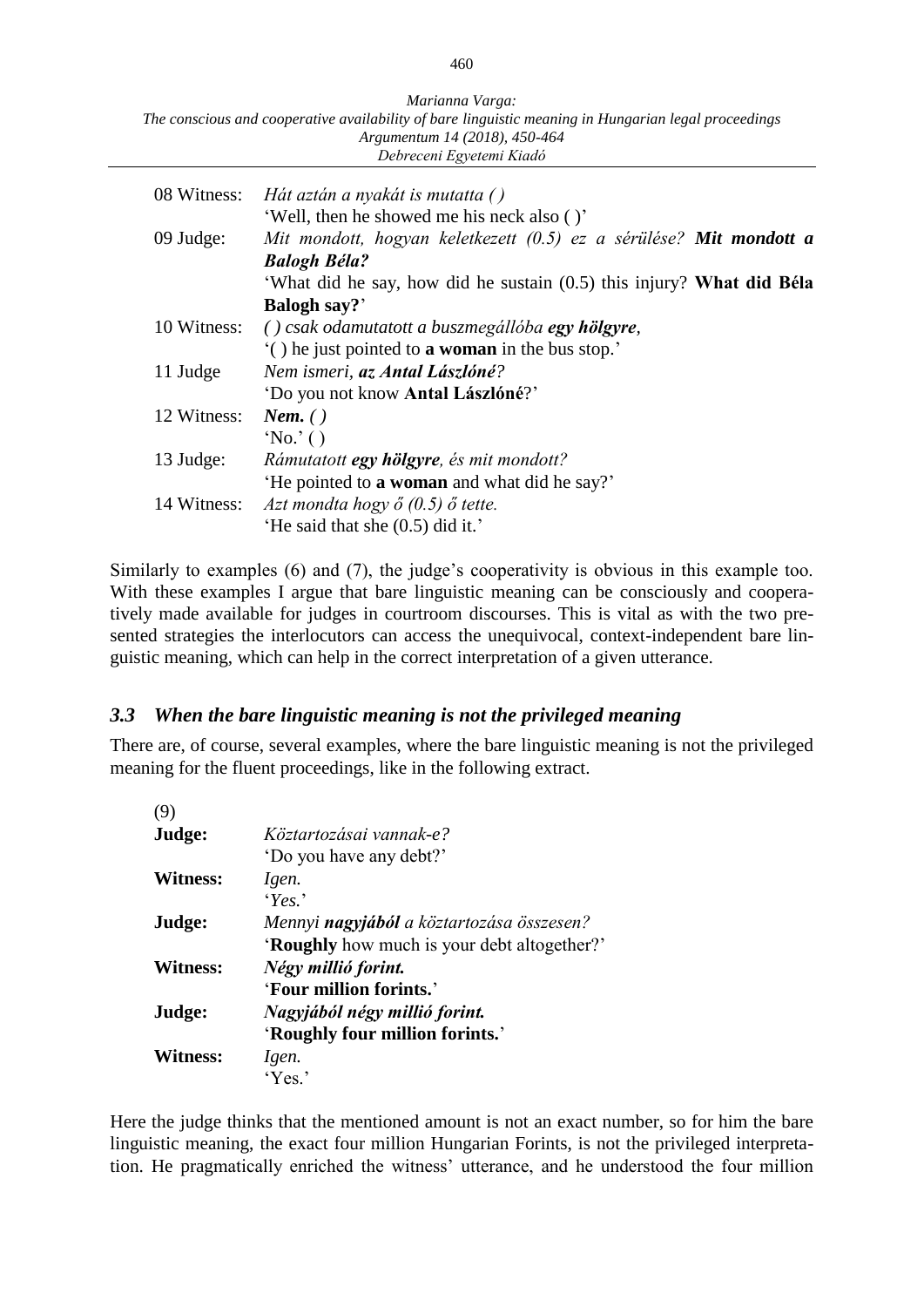Hungarian Forints as an approximate amount. Although, the judges usually try to gain the bare linguistic meaning in their questioning strategies, as we could see in example (9), there are also exceptions.

#### **4 Conclusions**

The purpose of this research was to investigate the accessibility of bare linguistic meaning in courtroom discourses. In this paper I argued that bare linguistic meaning could be cooperatively and consciously made available as a Privileged Interactional Interpretation for the judges in the Hungarian courtroom discourses. This availability is connected to two major strategies which are extremely important in the legal proceedings. With these strategies, judges are able to bring the implicit content of witness' testimony to the surface and judges are able to avoid misunderstandings and ambiguity. Although in everyday conversations it is rare to have the bare linguistic meaning as the privileged meaning, this is not true for courtroom discourses. Judges make an effort to speak explicitly and formulate precisely, and they try to recognise every implicit information. It is vital that participants interpret the utterances in the legal proceedings in the same way as these utterances have legal consequences. The presented examples contribute to research on the concept of bare linguistic meaning which has been reported in the literature based on ordinary conversations to a major extent.

#### **References**

- Ariel, Mira (2002a): The demise of a unique concept of literal meaning. *Journal of Pragmatics* 34.4, 361-402.
- Ariel, Mira (2002b): Privileged interactional interpretations. *Journal of Pragmatics* 34.8, 1003-1044.
- Ariel, M. (2008): *Pragmatics and grammar.* Cambridge: Cambridge University Press, 261- 308.
- Bach, Kent (1994): Semantic slack: what is said and more. In: Savas, L.T. (ed.): *Foundations of Speech Act Theory: Philosophical and Linguistic Perspectives.* London: Routledge, 267- 291.
- Bach, Kent (1999): The semantics–pragmatics distinction: What it is and why it matters. In: Turner, K. (ed.): The Semantics/Pragmatics Interface From Different Points of View. Oxford: Elsevier Science Ltd., 65-84.
- Bednarek, G.A. (2014): *Polish vs. American Courtroom Discourse. Inquisitorial and Adversarial Procedures of Witness Examination in Criminal Trials.* New York: Palgrave Macmillan.
- Borg, Emma (2005): Saying what you mean: Unarticulated constituents and communication. In: Elugardo, R. & Stainton, R.J. (ed.): *Ellipsis and Nonsentential Speech*. *Studies in Linguistics and Philosophy 81.* Dordrecht: Kluwer, 237-262.
- Cappelen, Herman & Lepore, Ernie (2007): Relevance Theory and shared content. In: Burton-Roberts, N. (ed.): *Pragmatics*. New York: Palgrave MacMillan, 115-135.
- Carston, Robyn (2004): Relevance Theory and the saying/implicating distinction. In: Horn, L. R. & Ward, G. (eds.): *The Handbook of Pragmatics.* Cambridge: MA MIT Press, 633-656.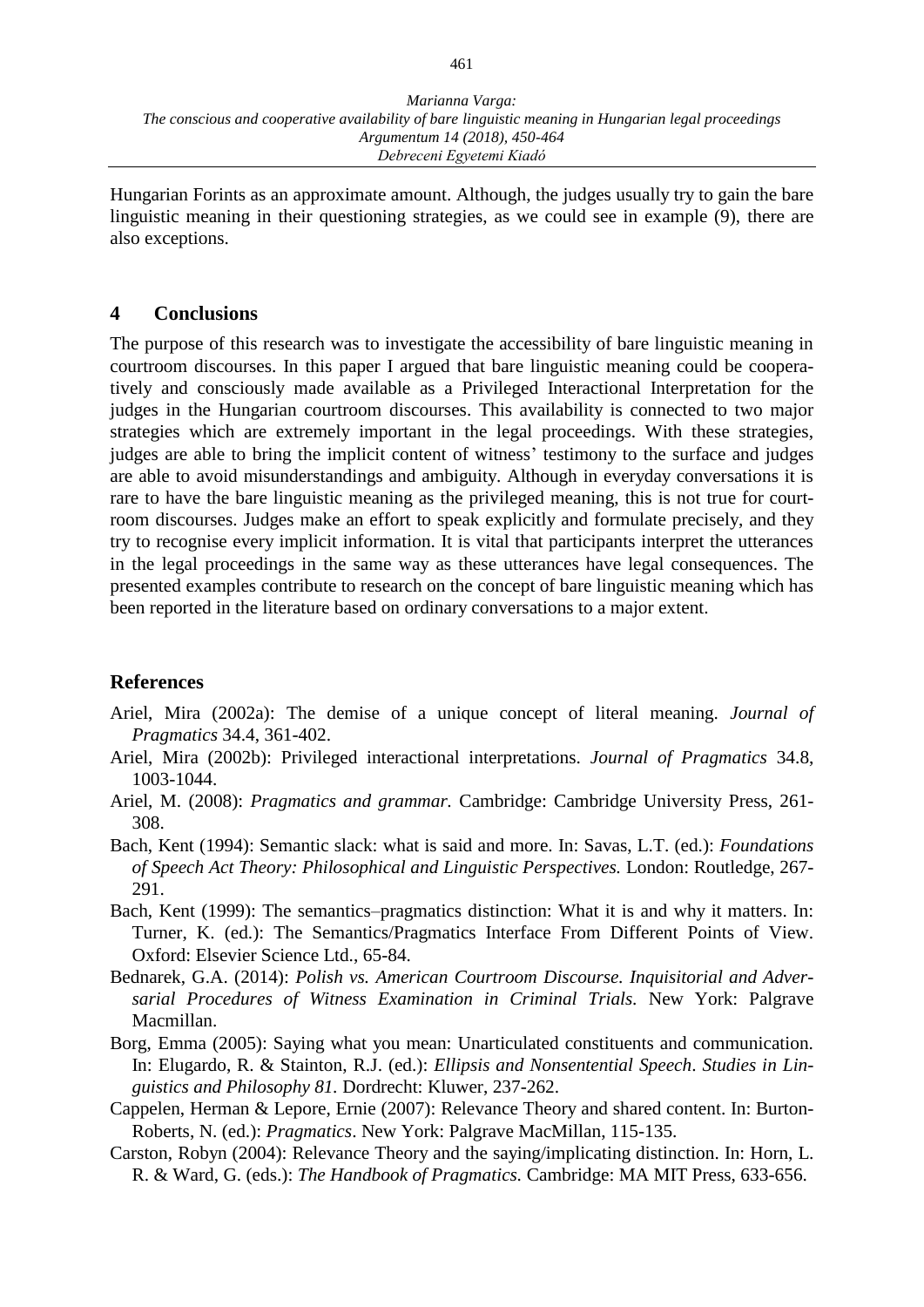- Carston, Robyn (2009): The explicit/implicit distinction in pragmatics and the limits of explicit communication. *International Review of Pragmatics* 1.1, 35-62.
- Dobos, Cs. (2014): *Nyelv és jog [Language and Law].* Miskolc: Miskolci Egyetemi Kiadó.
- Fedor, Anett (2014): Bizonyítás a kiemelt jelentőségű büntetőügyekben [Evidence in criminal cases of high importance]. *Magyar Jog* 7-8, 444-454. [\[http://ujbtk.hu/fedor-anett](http://ujbtk.hu/fedor-anett-bizonyitas-a-kiemelt-jelentosegu-buntetougyekben/#_ftn9)[bizonyitas-a-kiemelt-jelentosegu-buntetougyekben/#\\_ftn9](http://ujbtk.hu/fedor-anett-bizonyitas-a-kiemelt-jelentosegu-buntetougyekben/#_ftn9) – 2018.04.10.]
- Grice, Herbert Paul (1975): Logic and Conversation. *Syntax and Semantics* 3. New York: Academic Press, 43-58.
- Hansen, Maj-Britt Mosegaard (2008): On the availability of 'literal' meaning: Evidence from courtroom interaction. *Journal of Pragmatics* 40.8, 1392-1410.
- Jaszczolt, Katarzyna M. (2010): Default semantics. In: Heine, B. & Narrog, H. (eds.): *The Oxford Handbook of Linguistic Analysis*. Oxford: Oxford University Press, 193-221.
- Jefferson, Gail (1984): On the organization of laughter in talk about troubles. In: Atkinson, J.M. & Heritage, J. (eds.): *Structures of Social Action: Studies in Conversation Analysis.* Cambridge: Cambridge University Press, 346-369.
- Kitzinger, Celia (2013): Repair. In: Sidnell, J. & Stivers, T. (eds.): *The Handbook of Conversation Analysis.* Oxford: Blackwell, 229-256.
- Meizhen, Liao & Yadi, Sun (2017): Cooperation in Chinese courtroom discourse. In: Giltrow, J. & Stein, D. (eds.): *The Pragmatic Turn in Law. Inference and Interpretation in Legal Discourse.* Boston & Berlin: de Gruyter Mouton, 57-82.
- Recanati, F. (2004): *Literal Meaning.* Cambridge: Cambridge University Press.
- Resán Dalma (2011): A bírói pervezetés és szubjektivitás befolyásolás a tárgyalóteremben. /Judicial procedure and subjectivity/ *Debreceni Jogi Műhely,* 8.4. [http://goo.gl/WLBAOH– 2018. 02. 05.]
- Sperber, Dan & Wilson, Deirdre (1986/1995): *Relevance.* Oxford: Blackwell.
- Sperber, Dan & Wilson, Deirdre (2004): Relevance Theory. In: Horn, L.R. & Ward, G. (eds.): *The Handbook of Pragmatics.* Cambridge: MA MIT Press, 607-632.
- Sternau, Marit, Ariel, Mira, Giora, Rachel & Fein, Ofer (2015): Levels of interpretation: New tools for characterizing intended meanings. *Journal of Pragmatics* 84, 86-101.
- Varga, Marianna (2015): Bírói kérdésfeltevések a magyar tanú- és szakértői bizonyításokban [Judges' questions in Hungarian witness testimony and expert evidence]. *Jelentés és nyelvhasználat* 2, 79-107.
- Varga, M. (2017): A "puszta nyelvi jelentés" tudatos elérhetőségéről és a bírósági kihallgatásokon betöltött szerepéről. In: Szécsényi, T. & Németh T., E. (eds.): *Stratégiák és struktúrák: Tanulmányok Kenesei István 70. születésnapjára.* Szeged: JATEPress Kiadó, 227-236. [On the conscious availability of bare linguistic meaning and it's role in Hungarian legal proceedings ]

Marianna Varga University of Szeged, Doctoral School of Linguistics MTA-DE-SZTE Research Group for Theoretical Linguistics H-6722 Szeged, Egyetem utca 2. vargamariannamanka@gmail.com